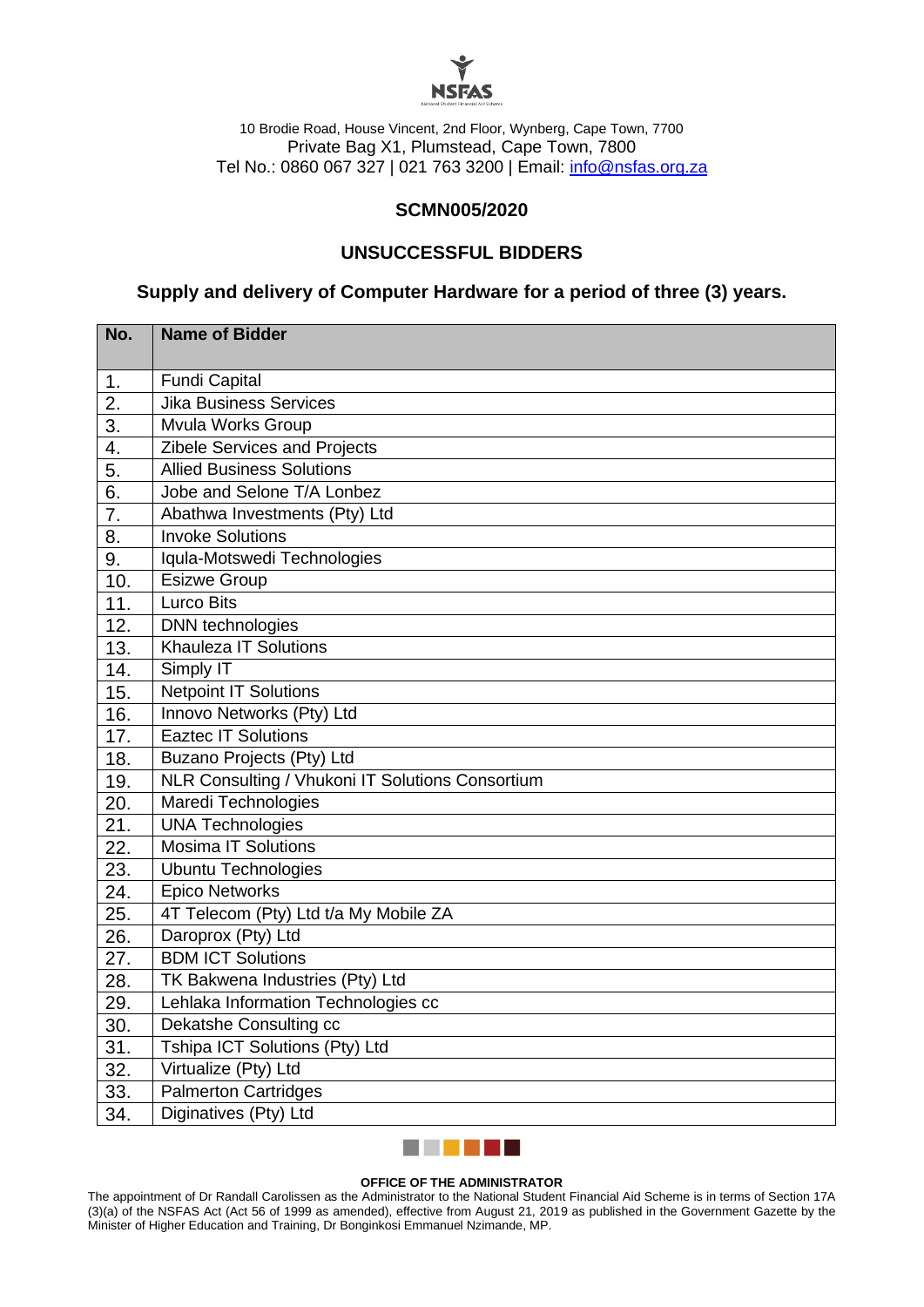

### 10 Brodie Road, House Vincent, 2nd Floor, Wynberg, Cape Town, 7700 Private Bag X1, Plumstead, Cape Town, 7800 Tel No.: 0860 067 327 | 021 763 3200 | Email: <u>info@nsfas.org.za</u>

| 35. | <u>101110 0000 007 JZ7   0Z1 70J JZ00   LINAII. INIO@NSIAS.ORJ.ZA</u><br><b>GTM Computers Surgeon cc</b> |
|-----|----------------------------------------------------------------------------------------------------------|
| 36. | <b>Blue Computer Technologies</b>                                                                        |
| 37. | Great Fern (Pty) Ltd                                                                                     |
| 38. | Datacentrix (Pty) Ltd                                                                                    |
| 39. | <b>Tristar Technology cc</b>                                                                             |
| 40. | Dimension Data (Pty) Ltd                                                                                 |
| 41. | <b>CHM Vuwani</b>                                                                                        |
| 42. | <b>Bolivia Technologies</b>                                                                              |
| 43. | <b>Renric Business Technologies</b>                                                                      |
| 44. | Peo IT                                                                                                   |
| 45. | <b>GPC Projects</b>                                                                                      |
| 46. | <b>Sleep-Time Solutions</b>                                                                              |
| 47. | Madibana IT Solutions and Cabling                                                                        |
| 48. | <b>Infrared Communications</b>                                                                           |
| 49. | MTN (Pty) Ltd                                                                                            |
| 50. | Lyfe Computer Technologies                                                                               |
| 51. | P and M Edgar SA Suppliers                                                                               |
| 52. | <b>Pinnacle Point Trading Services</b>                                                                   |
| 53. | <b>PTKM Group</b>                                                                                        |
| 54. | Intelligence Everywhere Enterprises                                                                      |
| 55. | Enra Technologies                                                                                        |
| 56. | Metro Computer Services (Pty) Ltd                                                                        |
| 57. | Shumani Industries (Pty) Ltd                                                                             |
| 58. | E-Start Holdings                                                                                         |
| 59. | <b>Bay Technologies</b>                                                                                  |
| 60. | Rambaltha International Trading (Pty) Ltd                                                                |
| 61. | <b>Talis Fleet</b>                                                                                       |
| 62. | <b>SBD Business Systems</b>                                                                              |
| 63. | <b>Sixpence Techno Computers</b>                                                                         |
| 64. | Infinity Connect (Pty) Ltd                                                                               |
| 65. | <b>Tazi Investments</b>                                                                                  |
| 66. | Always on IT                                                                                             |
| 67. | Sizwe Africa IT Group                                                                                    |
| 68. | <b>Bave Trading</b>                                                                                      |
| 69. | Mantella IT (Pty) Ltd                                                                                    |
| 70. | Destiny Village Holdings (Pty) Ltd                                                                       |
| 71. | Pro Synergy Enterprises                                                                                  |
| 72. | <b>Madge Computers</b>                                                                                   |
| 73. | Nashua Kopano                                                                                            |
| 74. | <b>Business Connexion (Pty) Ltd</b>                                                                      |
| 75. | Mars Technologies                                                                                        |
| 76. | <b>DFA Solutions</b>                                                                                     |
| 77. | <b>Hanley Technologies</b>                                                                               |



#### **OFFICE OF THE ADMINISTRATOR**

The appointment of Dr Randall Carolissen as the Administrator to the National Student Financial Aid Scheme is in terms of Section 17A (3)(a) of the NSFAS Act (Act 56 of 1999 as amended), effective from August 21, 2019 as published in the Government Gazette by the Minister of Higher Education and Training, Dr Bonginkosi Emmanuel Nzimande, MP.